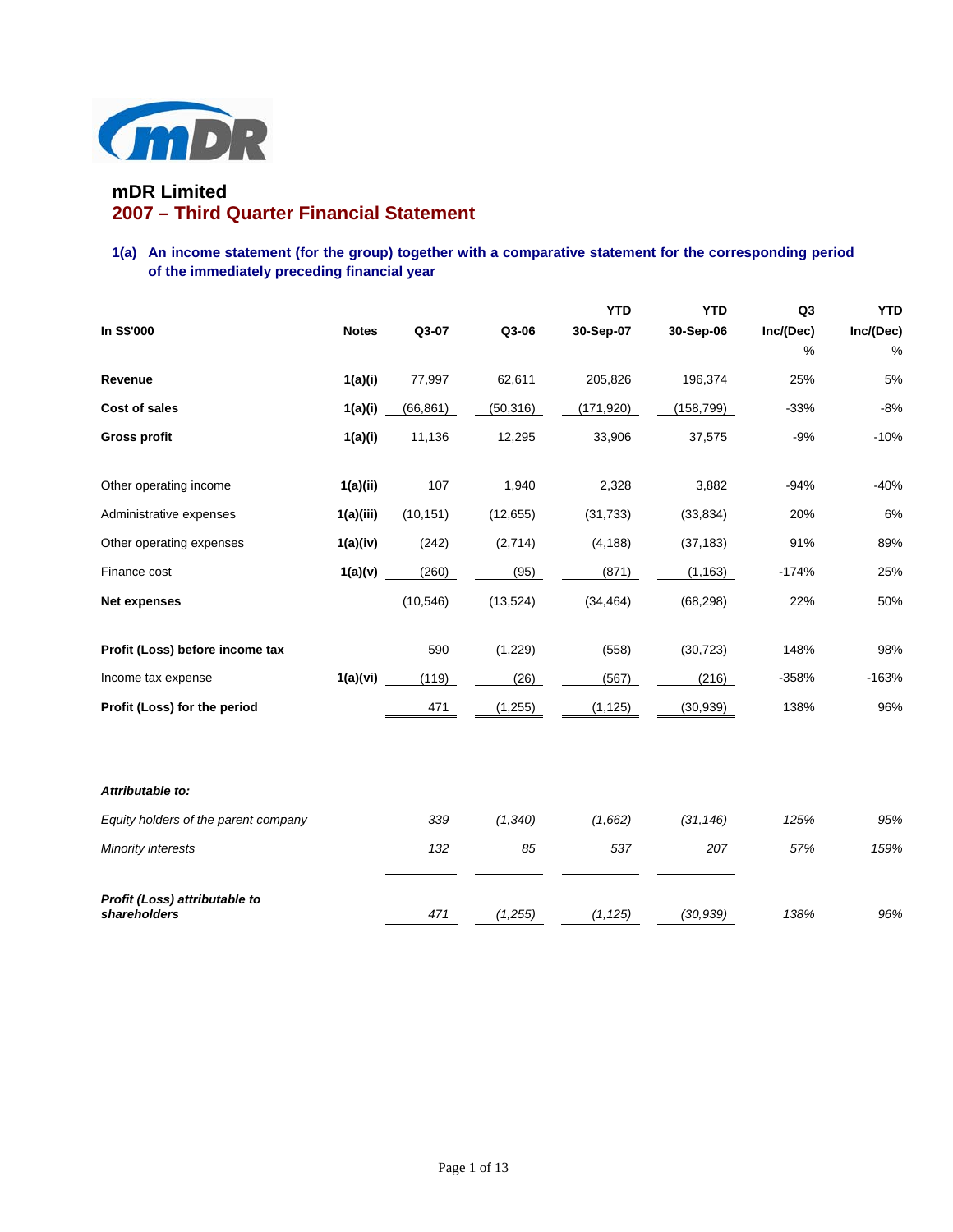# **1(a) (i) Revenue, Cost of Sales and Gross Profit**

The group operates in two business segments – after market services ("AMS") and distribution management solutions ("DMS'). The breakdown of revenue and cost of goods sold and spare parts are as follows:

|                                           |           |           | <b>YTD</b> | <b>YTD</b> |
|-------------------------------------------|-----------|-----------|------------|------------|
| In S\$'000                                | Q3-07     | Q3-06     | 30-Sep-07  | 30-Sep-06  |
| <b>Revenue</b>                            |           |           |            |            |
| <b>AMS</b>                                | 11,653    | 16,569    | 36,957     | 43,507     |
| <b>DMS</b>                                | 66,344    | 46,042    | 168,869    | 152,867    |
|                                           | 77,997    | 62,611    | 205,826    | 196,374    |
| <b>Cost of Goods Sold and Spare Parts</b> |           |           |            |            |
| <b>AMS</b>                                | (5,254)   | (8, 179)  | (17,082)   | (18, 743)  |
| <b>DMS</b>                                | (61, 607) | (42, 137) | (154, 838) | (140, 056) |
|                                           | (66, 861) | (50, 316) | (171, 920) | (158, 799) |
| <b>Gross Profit</b>                       |           |           |            |            |
| AMS                                       | 6,399     | 8,390     | 19,875     | 24,764     |
| <b>DMS</b>                                | 4,737     | 3,905     | 14,031     | 12,811     |
|                                           | 11,136    | 12,295    | 33,906     | 37,575     |

# **1(a) (ii) Other operating income consist of the following:**

|       |       | <b>YTD</b> | YTD       |
|-------|-------|------------|-----------|
| Q3-07 | Q3-06 | 30-Sep-07  | 30-Sep-06 |
|       |       |            |           |
|       |       |            |           |
|       | 508   | 993        | 1,506     |
| 18    | 80    | 42         | 109       |
| 38    | 57    | 146        | 137       |
|       | 165   | 3          | 302       |
|       |       |            |           |
|       |       |            | 601       |
|       |       |            | 1,110     |
|       |       | 935        |           |
|       |       | 150        |           |
| 51    | 20    | 59         | 117       |
| 107   | 1,940 | 2,328      | 3,882     |
|       |       | 1,110      |           |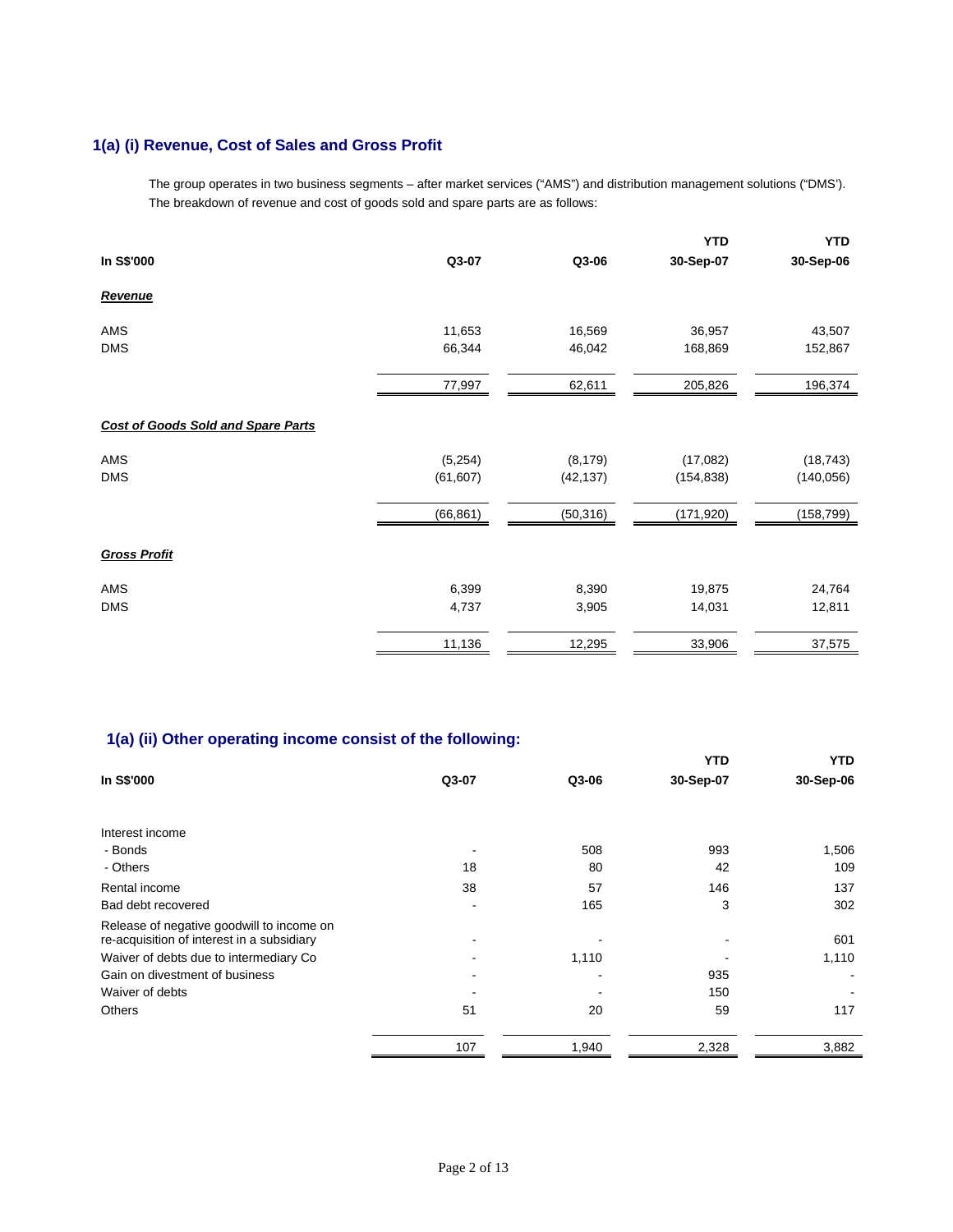## **1(a)(iii) Administrative Expenses**

The administrative expenses comprise mainly staff cost.

|                   |       |       | <b>YTD</b> | <b>YTD</b> |
|-------------------|-------|-------|------------|------------|
| In S\$'000        | Q3-07 | Q3-06 | 30-Sep-07  | 30-Sep-06  |
| <b>Staff Cost</b> |       |       |            |            |
| AMS               | 5,559 | 7,360 | 18,357     | 19,920     |
| <b>DMS</b>        | 1,971 | 1,728 | 5,677      | 5,240      |
|                   | 7,530 | 9,088 | 24,034     | 25,160     |

 The lower administrative expenses for Q3-07 compared to the corresponding period in 2006 is mainly due to the decrease in staff cost which is in line with the cessation of certain business operation and closure of service centres as part of the restructuring exercise. On a quarter-to-quarter basis, AMS staff cost decreased by 25% to \$5.6 million from \$7.3 million.

## **1(a)(iv) Included in other operating expenses are the following:**

|                                                                             |         |       | YTD       | <b>YTD</b> |
|-----------------------------------------------------------------------------|---------|-------|-----------|------------|
| In S\$'000                                                                  | Q3-07   | Q3-06 | 30-Sep-07 | 30-Sep-06  |
| Minimum lease payments under operating                                      |         |       |           |            |
| lease                                                                       | 1,800   | 2,227 | 5,801     | 6,978      |
| Depreciation expenses                                                       | 510     | 859   | 1,626     | 2,604      |
| Reversal of impairment on fixed assets                                      |         |       | (69)      |            |
| Loss on disposal of fixed assets                                            | 4       | 17    | 10        | 169        |
| Impairment of other goodwill<br>Reversal of impairment of other investments | 19      |       | 19        |            |
| (Note I)<br>Reversal of provision for impairment of                         | (700)   |       | (1,540)   | 79         |
| advance payments on investments (Note I)                                    | (1,608) |       | (1,608)   |            |
| Allowance for doubtful debts<br>Provision (reversal) of allowance for       | (39)    | 163   | 951       | 1,759      |
| inventories                                                                 | 24      | 20    | (8)       | 78         |
| Loss (gain) on foreign exchange                                             | 232     | (572) | (994)     | 1,105      |
| Provision for restructuring costs                                           |         |       |           | 24,411     |
|                                                                             | 242     | 2,714 | 4,188     | 37,183     |

Note I: This represents reversal of provision of impairment following the recovery of other investments and advance payments on investments.

## **1(a)(v) Finance cost**

Finance cost comprises mainly interest expense arising from loans drawn down for operating and investing activities. Included in Q3-06 was a reversal of overprovision as a result of rescheduling of loan facilities.

### **1(a)(vi) Income tax expense**

The tax expense provision is calculated for profitable subsidiaries using the tax rates applicable in the jurisdictions where the companies in the Group operate.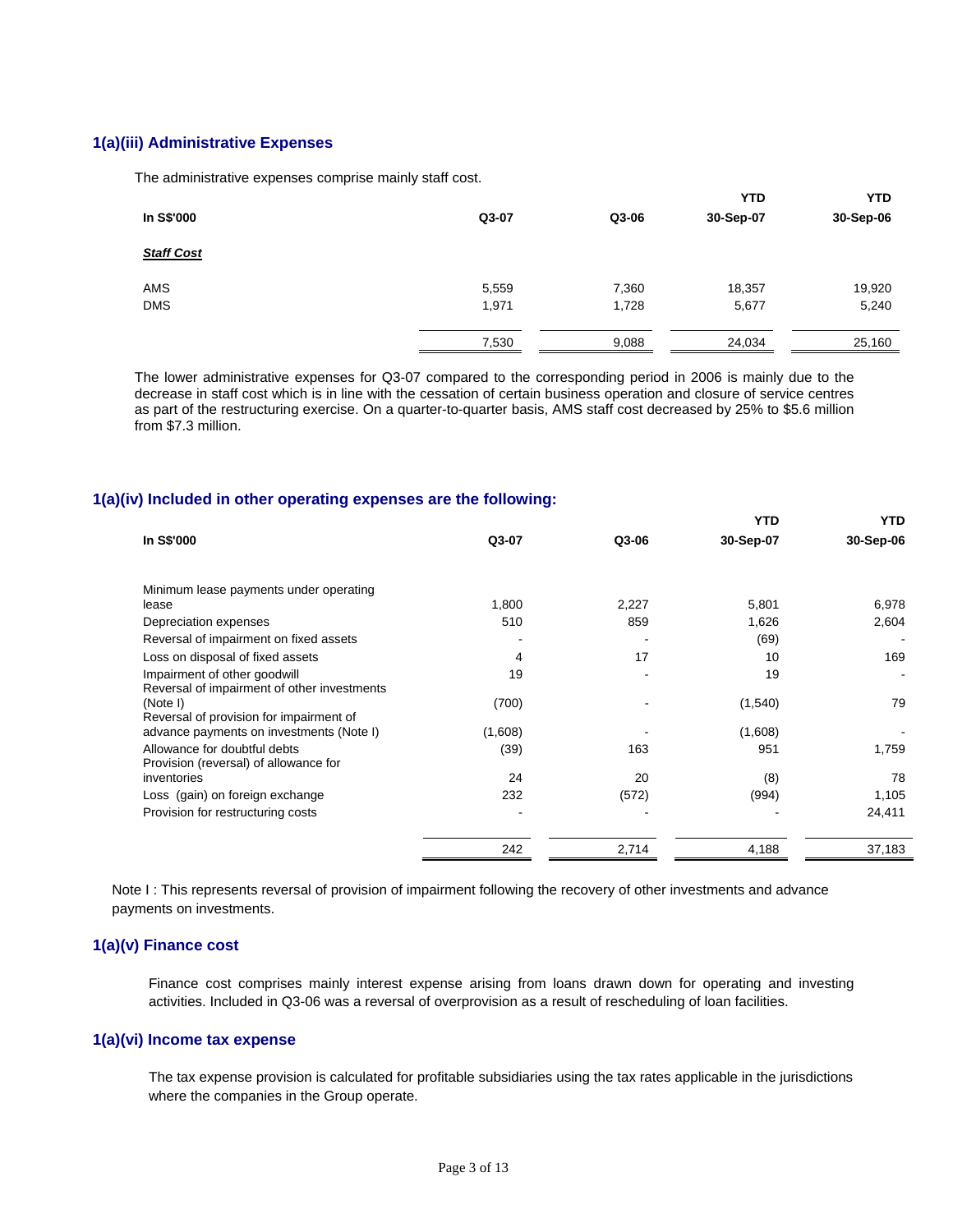## **1(b)(i) A balance sheet (for the issuer and group), together with a comparative statement as at the end of the immediately preceding financial year**

|                                                                    |              | Group     | Group     | Company   | Company   |
|--------------------------------------------------------------------|--------------|-----------|-----------|-----------|-----------|
| In S\$'000                                                         | <b>Notes</b> | 30-Sep-07 | 31-Dec-06 | 30-Sep-07 | 31-Dec-06 |
| <b>ASSETS</b>                                                      |              |           |           |           |           |
| <b>Current assets</b>                                              |              |           |           |           |           |
| Cash                                                               |              | 11,619    | 14,320    | 2,475     | 3,395     |
| Cash pledged                                                       |              |           | 98        |           |           |
| Trade receivables                                                  | A            | 29,040    | 32,205    | 7,044     | 7,919     |
| Other receivables and prepayments                                  | в            | 7,377     | 6,587     | 21,266    | 17,015    |
| Inventories                                                        | C            | 12,998    | 14,190    |           |           |
|                                                                    |              | 61,034    | 67,400    | 30,785    | 28,329    |
| <b>Non-current assets</b>                                          |              |           |           |           |           |
| Investment in subsidiaries                                         |              |           |           | 27,448    | 27,197    |
| Investment in associates                                           |              |           | 14        |           |           |
| Other investments                                                  |              | 11,271    | 9,731     | 7,630     | 6,090     |
| Advance payments for investments                                   |              |           | 1,951     |           | 1,951     |
| Plant and equipment                                                |              | 5,544     | 7,468     | 538       | 942       |
| Goodwill on consolidation                                          |              | 12,155    | 12,174    |           |           |
| Other goodwill                                                     |              | 8,074     | 8,074     |           |           |
|                                                                    |              | 37,044    | 39,412    | 35,616    | 36,180    |
| <b>Total assets</b>                                                |              | 98,078    | 106,812   | 66,401    | 64,509    |
| <b>Current liabilities</b>                                         |              |           |           |           |           |
| <b>Bank loans</b>                                                  |              | 11,798    | 13,627    | 3,695     | 4,435     |
| Bank overdraft                                                     |              | 7,518     | 8,668     | 1,581     | 1,581     |
| Trade payables                                                     | D            | 12,655    | 14,977    | 1,339     | 1,479     |
| Other payables                                                     | E            | 41,012    | 45,574    | 34,942    | 33,485    |
| Income tax payable                                                 |              | 1,420     | 1,166     |           |           |
| Obligations under finance leases                                   |              | 11        | 17        |           |           |
|                                                                    |              | 74,414    | 84,029    | 41,557    | 40,980    |
|                                                                    |              |           |           |           |           |
| <b>Non-current liabilities</b><br>Obligations under finance leases |              | 106       | 191       |           |           |
| Deferred tax                                                       |              | 1,176     | 1,153     | 912       | 912       |
|                                                                    |              | 1,282     | 1,344     | 912       | 912       |
| <b>Equity</b>                                                      |              |           |           |           |           |
| <b>Issued capital</b>                                              |              | 93,208    | 89,841    | 93,208    | 89,841    |
| Capital redemption reserve                                         |              | 22        | 22        | 22        | 22        |
| Share options reserve                                              |              | 3,166     | 3,166     | 3,166     | 3,166     |
| Foreign currency translation reserve                               |              | 656       | 1,204     |           |           |
| Revenue reserve                                                    | F            |           |           | (72, 464) |           |
| Equity attributable to equity holders of the parent                |              | (78, 031) | (76, 369) |           | (70, 412) |
| company                                                            |              | 19,021    | 17,864    | 23,932    | 22,617    |
| Minority interests                                                 |              | 3,361     | 3,575     |           |           |
|                                                                    |              | 22,382    | 21,439    | 23,932    | 22,617    |
| <b>Total equity and liabilities</b>                                |              | 98,078    | 106,812   | 66,401    | 64,509    |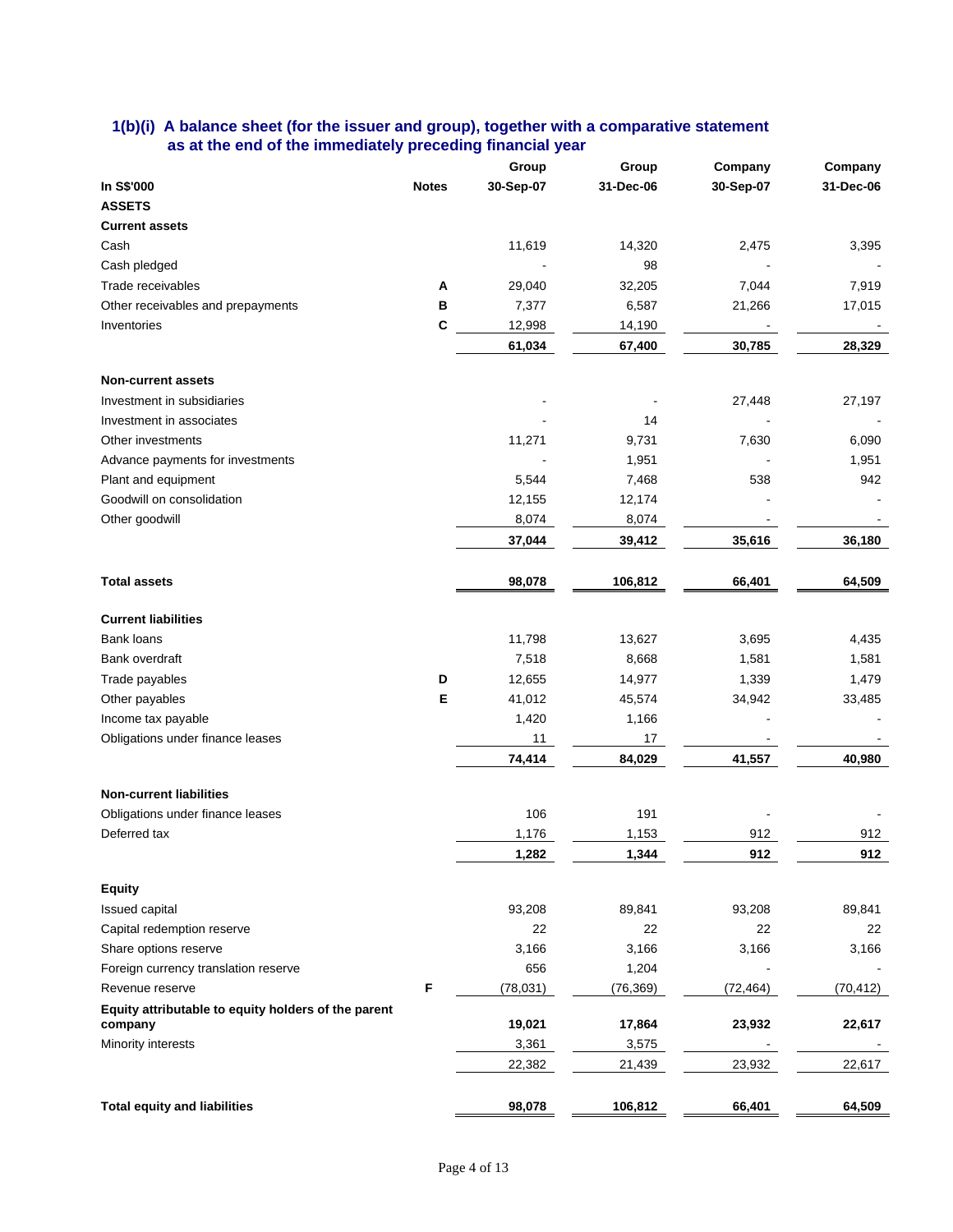#### **(A) Trade receivables**

The trade receivables turnover days is 39 as at 30 September 2007 (31 December 2006 : 43 days).

#### **(B) Other receivables and prepayments**

The major components of other receivables and prepayments are tabulated below :

|                              | Group     |           |  |  |
|------------------------------|-----------|-----------|--|--|
| S\$'000                      | 30-Sep-07 | 31-Dec-06 |  |  |
| <b>Related parties</b>       | 1.554     | 1,902     |  |  |
| <b>Recoverables</b>          | 2.344     | 1,997     |  |  |
| Deposits                     | 2,125     | 2,069     |  |  |
| Prepayments                  | 799       | 592       |  |  |
| Accrued interest receivables |           |           |  |  |

#### **(C) Inventories**

The inventory turnover is 21 days for the quarter ended 30 September 2007 (31 December 2006 : 23 days).

#### **(D) Trade payables**

Trade payables turnover days is 20 as at 30 September 2007 (31 December 2006 : 25 days).

#### **(E) Other payables**

The major components of other payables are tabulated below :

|                                                 |           | Group     |
|-------------------------------------------------|-----------|-----------|
| S\$'000                                         | 30-Sep-07 | 31-Dec-06 |
| Amount owing to related parties                 | 17.675    | 14,785    |
| Other payables to third parties                 | 2.992     | 7,982     |
| Accrued staff related expenses                  | 3,278     | 3,131     |
| Accrued operating expenses                      | 7.985     | 8.127     |
| Accrued restructuring costs                     | 5.379     | 6,756     |
| Refundable deposit for disposal of a subsidiary | 1.501     | 2.072     |
| Loan payable to bank by associate company       | 2,181     | 2,670     |

#### **1(b)(ii) Aggregate amount of group's borrowings and debt securities**

#### **Amount repayable in one year or less, or on demand**

| As at 30 September 2007 |                    |                  | As at 31 December 2006 |
|-------------------------|--------------------|------------------|------------------------|
| Secured (\$'000)        | Unsecured (\$'000) | Secured (\$'000) | Unsecured (\$'000)     |
| 11                      | 19.316             | 17               | 22.295                 |

#### **Amount repayable after one year**

| As at 30 September 2007 |                    | As at 31 December 2006 |                    |
|-------------------------|--------------------|------------------------|--------------------|
| Secured (\$'000)        | Unsecured (\$'000) | Secured (\$'000)       | Unsecured (\$'000) |
| 106                     | $\sim$             | 191                    | <b>COLOR</b>       |

## **Details of collateral**

Finance lease is secured by the fixed assets acquired under the lease arrangement.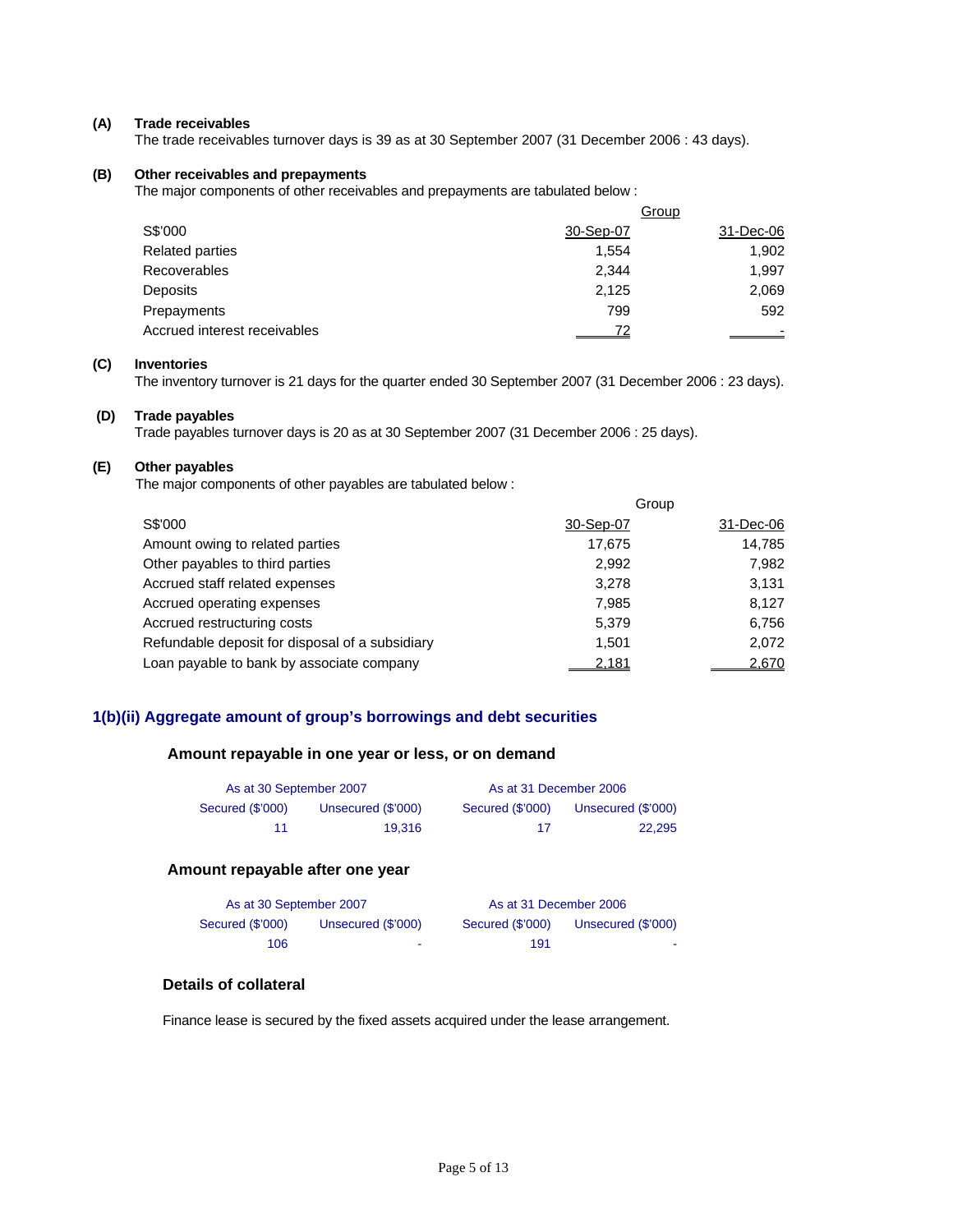## **1(c) A cash flow statement (for the group), together with a comparative statement for the corresponding period of the immediately preceding financial year**

|                                                                                                                 |         |          | YTD       | YTD       |
|-----------------------------------------------------------------------------------------------------------------|---------|----------|-----------|-----------|
| In S\$'000                                                                                                      | Q3-07   | Q3-06    | 30-Sep-07 | 30-Sep-06 |
| <b>Operating activities</b>                                                                                     |         |          |           |           |
| Profit (Loss) before income tax                                                                                 | 591     | (1, 229) | (557)     | (30, 723) |
| Adjustments for                                                                                                 |         |          |           |           |
| Depreciation expense                                                                                            | 510     | 859      | 1,626     | 2,604     |
| Interest expense                                                                                                | 260     | 95       | 871       | 1,163     |
| Interest income                                                                                                 | (18)    | (588)    | (1,035)   | (1,614)   |
| Loss on disposal of plant and equipment                                                                         | 4       | 17       | 10        | 168       |
| Reversal of impairment on plant and equipment                                                                   |         |          | (69)      |           |
| Gain on sales of business                                                                                       |         |          | (935)     |           |
| Reversal of provision for impairment for advance<br>payment                                                     | (1,608) |          | (1,608)   |           |
| Provision (reversal) of allowance for inventories                                                               | 24      | 20       | (8)       | 78        |
| Additional provision                                                                                            |         |          |           | 24,411    |
| Reversal of impairment of other investments                                                                     | (700)   |          | (1,540)   | 79        |
|                                                                                                                 |         |          |           |           |
| Excess of interest in the net fair value of acquired<br>subsidiaries identifiable assets, liabilities over cost |         | 15       |           | (601)     |
| Impairment of goodwill                                                                                          | 19      |          | 19        |           |
|                                                                                                                 |         |          |           |           |
| Operating cash flows before movements in<br>working capital                                                     | (918)   | (811)    | (3, 226)  | (4, 435)  |
| Trade receivables                                                                                               | (7)     | (8, 493) | 2,257     | (6, 822)  |
| Other receivables and prepaid expenses                                                                          | (1,269) | 4,413    | (833)     | 2,022     |
| Inventories                                                                                                     | 1,912   | (179)    | 1,006     | (4, 754)  |
| Trade payables                                                                                                  | 1,406   | (2, 164) | (1,702)   | (1, 448)  |
| Other payables                                                                                                  | (1,864) | (638)    | (4,203)   | 2,215     |
| Cash (used in) generated from operations                                                                        | (740)   | (7, 872) | (6,701)   | (13, 222) |
| Interest received                                                                                               | 18      | 588      | 1,035     | 1,614     |
| Income tax paid                                                                                                 | (124)   | (76)     | (290)     | (59)      |
| Net cash (used in) from operating activities                                                                    | (846)   | (7, 360) | (5,956)   | (11, 667) |
| <b>Investing activities</b>                                                                                     |         |          |           |           |
| Purchase of plant and equipment                                                                                 | (142)   | (259)    | (428)     | (998)     |
| Proceeds from sale of business                                                                                  |         |          | 1,743     |           |
| Proceeds from disposal of plant and equipment                                                                   |         |          | 141       |           |
| Additional investment in a subsidiary                                                                           | (250)   |          | (250)     |           |
| Advance payment for investments                                                                                 |         | (60)     |           | 867       |
| Proceeds from disposal of investments                                                                           | 3,559   |          | 3,559     |           |
| Net cash outflow on acquisition of subsidiaries                                                                 |         |          |           | 391       |
| Net cash from (used in) investing activities:                                                                   | 3,167   | (319)    | 4,765     | 260       |
|                                                                                                                 |         |          |           |           |
| <b>Financing activities</b>                                                                                     |         |          |           |           |
| Proceeds from issue of shares                                                                                   | 248     | 19,938   | 3,367     | 19,938    |
| Interest paid                                                                                                   | (260)   | (95)     | (871)     | (1, 163)  |
| Decrease in finance lease                                                                                       | 44      | (20)     | (91)      | (54)      |
| Fixed deposits subject to restriction                                                                           |         | 653      | 98        | 5,347     |
| Repayment of bank loans                                                                                         | (438)   | (8,534)  | (1,829)   | (9,017)   |
| Net cash(used in) from financing activities                                                                     | (406)   | 11,942   | 674       | 15,051    |
| Net effect of foreign exchange rate changes                                                                     | 92      | (126)    | (1,034)   | 2,127     |
| Net increase (decrease) in cash and cash<br>equivalents                                                         | 2,007   | 4,137    | (1,551)   | 5,771     |
|                                                                                                                 |         |          |           |           |
| Cash and cash equivalents at beginning of<br>period                                                             | 2,094   | 6,705    | 5,652     | 5,071     |
|                                                                                                                 |         |          |           |           |
| Cash and cash equivalents at end of period                                                                      | 4,101   | 10,842   | 4,101     | 10,842    |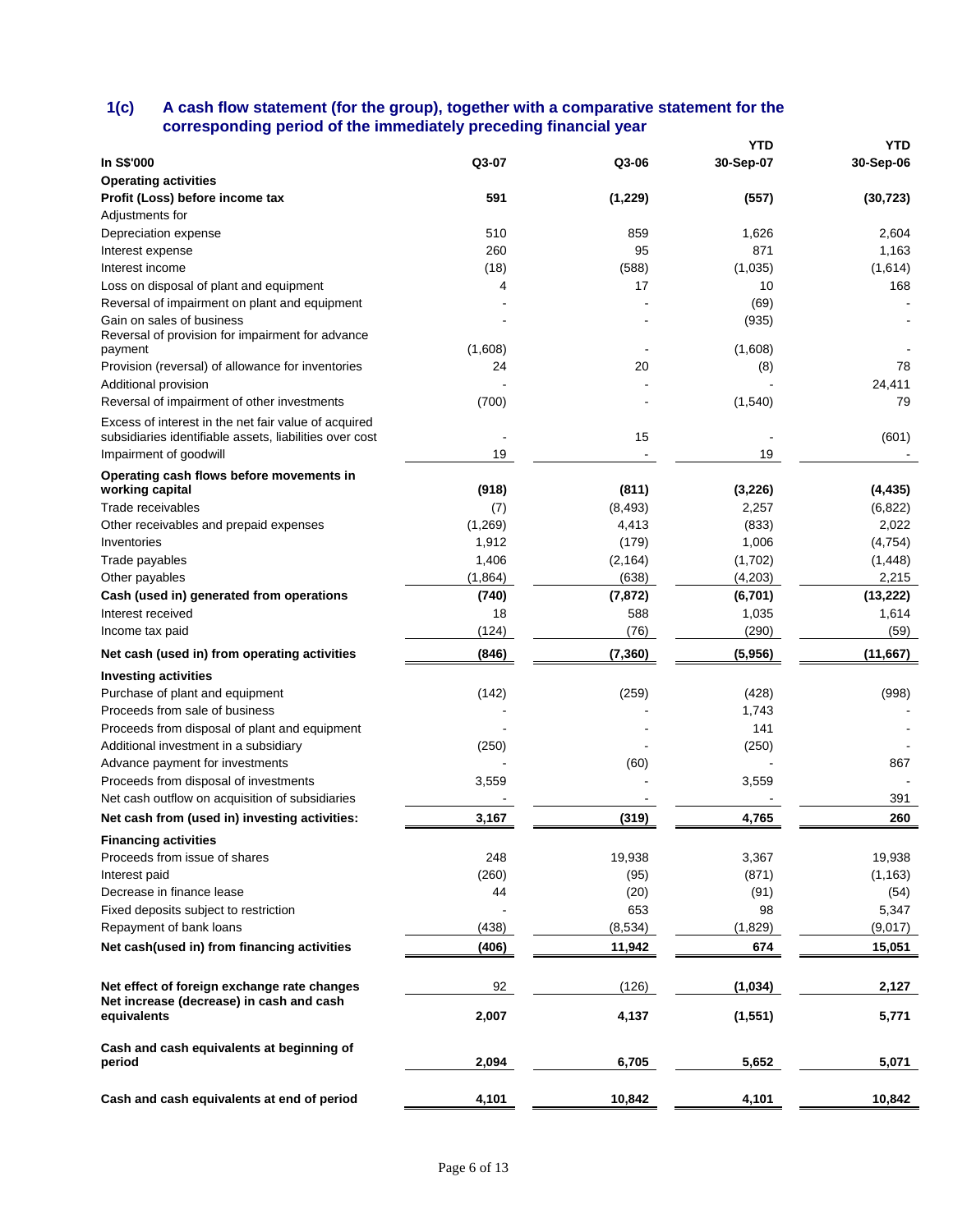# **I. Cash and cash equivalent at end of period** :

| In S\$'000                        | 30 Sep 2007              | 30 Sep 2006 |
|-----------------------------------|--------------------------|-------------|
| Cash                              | 11,619                   | 20,141      |
| Bank overdraft                    | (7,518)                  | (9, 198)    |
| Less: Cash subject to restriction | $\overline{\phantom{a}}$ | (101)       |
|                                   |                          |             |
|                                   | 4,101                    | 10,842      |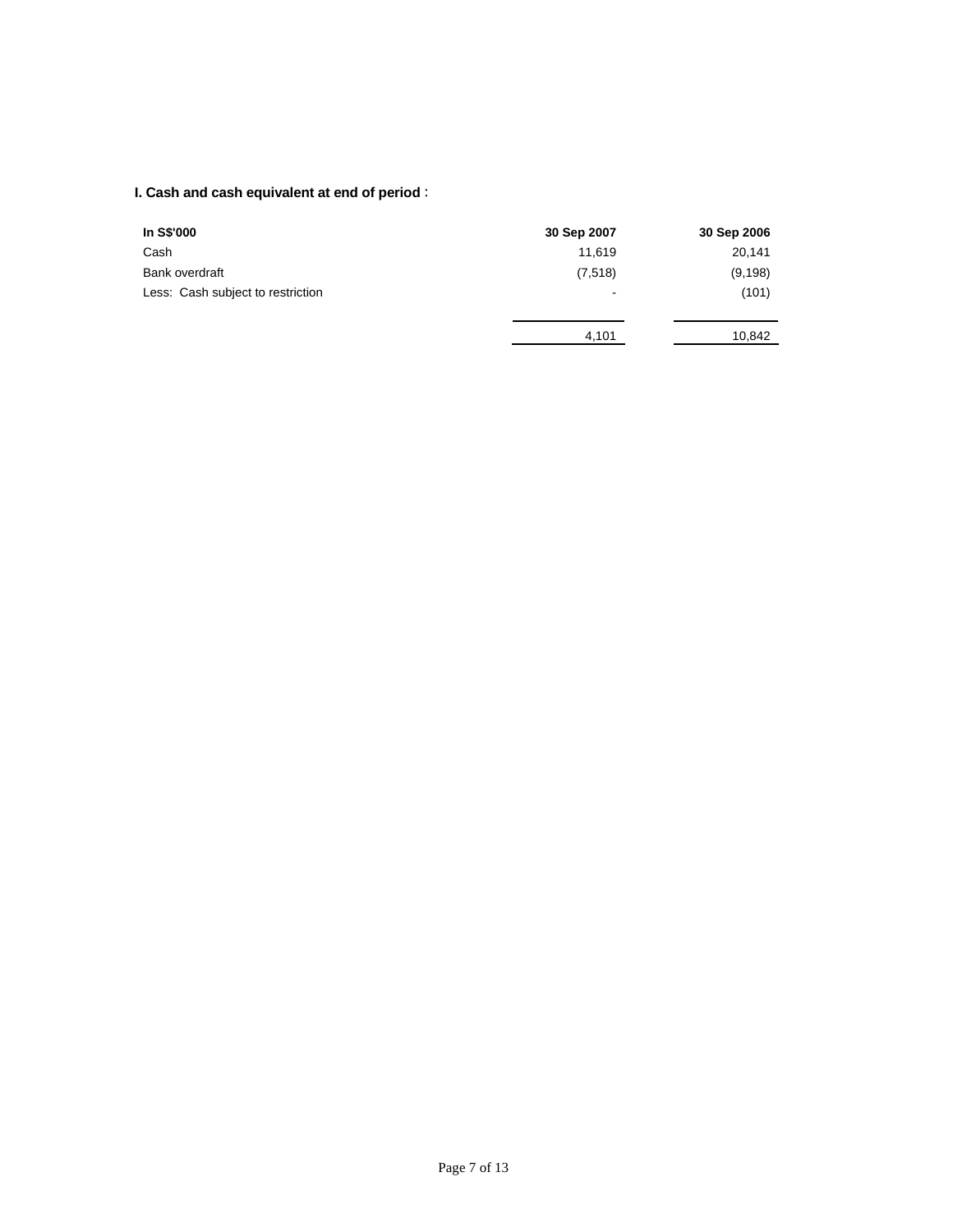## **1(d)(i) A statement (for the issuer and group) showing either (i) all changes in equity or (ii) changes in equity other than those arising from capitalisation issues and distributions to shareholders, together with a comparative statement for the corresponding period of the immediately preceding financial year**

|                                                        |                         |                          | Capital               | <b>Share</b>             |                               |                    | <b>Attibutable to</b>            |                             |           |
|--------------------------------------------------------|-------------------------|--------------------------|-----------------------|--------------------------|-------------------------------|--------------------|----------------------------------|-----------------------------|-----------|
| <b>In S\$'000</b>                                      | <b>Share</b><br>capital | <b>Share</b><br>premium  | redemption<br>reserve | options<br>reserve       | <b>Translation</b><br>reserve | Revenue<br>reserve | equity holders<br>of the company | <b>Minority</b><br>interest | Total     |
| Group (9 months ended 30 September 2006)               |                         |                          |                       |                          |                               |                    |                                  |                             |           |
| <b>Balance at 1 January 2006</b>                       | 24,024                  | 38,394                   | 22                    | 2,716                    | (633)                         | (43,328)           | 21,195                           | 5,398                       | 26,593    |
| Net loss for the period                                |                         |                          |                       |                          |                               | (31, 146)          | (31, 146)                        | 207                         | (30,939)  |
| Exchange differences arising on translation of foreign |                         |                          |                       |                          |                               |                    |                                  |                             |           |
| operations                                             |                         |                          |                       |                          | 2,038                         |                    | 2,038                            |                             | 2,038     |
| Issue of shares on rights issue                        | 19,923                  |                          |                       |                          |                               |                    | 19,923                           |                             | 19,923    |
| Issue of shares on acquisition of subsidiaries         | 7,500                   |                          |                       |                          |                               |                    | 7,500                            |                             | 7,500     |
| Recognition of share-based payments                    |                         |                          |                       |                          |                               |                    |                                  | $\overline{a}$              |           |
| Effects of acquisition of interest in subsidiaries     |                         |                          |                       |                          |                               |                    |                                  | (601)                       | (601)     |
| Transfer from share premium account                    | 38,394                  | (38, 394)                |                       |                          |                               |                    |                                  | $\overline{\phantom{a}}$    |           |
| <b>Balance at 30 September 2006</b>                    | 89,841                  |                          | 22                    | 2,716                    | 1,405                         | (74, 474)          | 19,510                           | 5,004                       | 24,514    |
| Group (9 months ended 30 Septemeber 2007)              |                         |                          |                       |                          |                               |                    |                                  |                             |           |
| <b>Balance at 1 January 2007</b>                       | 89,841                  |                          | 22                    | 3,166                    | 1,204                         | (76, 369)          | 17,864                           | 3,575                       | 21,439    |
| Net loss for the period                                |                         |                          |                       |                          |                               | (1,662)            | (1,662)                          | 537                         | (1, 125)  |
| Issue of ordinary shares                               | 3,367                   |                          |                       |                          |                               |                    | 3,367                            |                             | 3,367     |
| Recognition of share-based payments                    |                         |                          |                       | $\overline{\phantom{a}}$ | ÷                             |                    | ÷                                | $\overline{\phantom{a}}$    |           |
| Effects of acquisition of interest in subsidiaries     |                         |                          |                       |                          | ÷                             |                    | ÷                                | (250)                       | (250)     |
| Foreign currency translation                           |                         |                          |                       |                          | (548)                         |                    | (548)                            | (501)                       | (1,049)   |
| <b>Balance at 30 September 2007</b>                    | 93,208                  |                          | 22                    | 3,166                    | 656                           | (78, 031)          | 19,021                           | 3,361                       | 22,382    |
| Company (9 months ended 30 September 2006)             |                         |                          |                       |                          |                               |                    |                                  |                             |           |
| <b>Balance at 1 January 2006</b>                       | 24,024                  | 38,394                   | 22                    | 2,716                    |                               | (34, 358)          | 30,798                           |                             | 30,798    |
| Issue of shares on rights issue                        | 19,923                  |                          |                       |                          |                               |                    | 19,923                           |                             | 19,923    |
| Issue of shares on acquisition of subsidiaries         | 7,500                   |                          |                       |                          |                               |                    | 7,500                            |                             | 7,500     |
| Recognition of share-based payments                    |                         |                          |                       |                          |                               |                    |                                  |                             |           |
| Transfer from share premium account                    | 38,394                  | (38, 394)                |                       |                          |                               |                    |                                  |                             |           |
| Net loss for the period                                |                         |                          |                       |                          |                               | (12, 723)          | (12, 723)                        |                             | (12, 723) |
| <b>Balance at 30 September 2006</b>                    | 89,841                  | $\overline{\phantom{a}}$ | 22                    | 2,716                    |                               | (47,081)           | 45,498                           |                             | 45,498    |
| Company (9 months ended 30 September 2007)             |                         |                          |                       |                          |                               |                    |                                  |                             |           |
| <b>Balance at 1 January 2007</b>                       | 89.841                  |                          | 22                    | 3.166                    |                               | (70, 412)          | 22,617                           |                             | 22,617    |
| Net loss for the period                                |                         |                          |                       |                          |                               |                    |                                  |                             | (2,052)   |
| Issue of ordinary shares                               | 3,367                   |                          |                       |                          |                               | (2,052)            | (2,052)<br>3,367                 |                             | 3,367     |
|                                                        |                         |                          |                       |                          |                               |                    |                                  |                             |           |
| <b>Balance at 30 September 2007</b>                    | 93,208                  |                          | 22                    | 3,166                    |                               | (72, 464)          | 23,932                           |                             | 23,932    |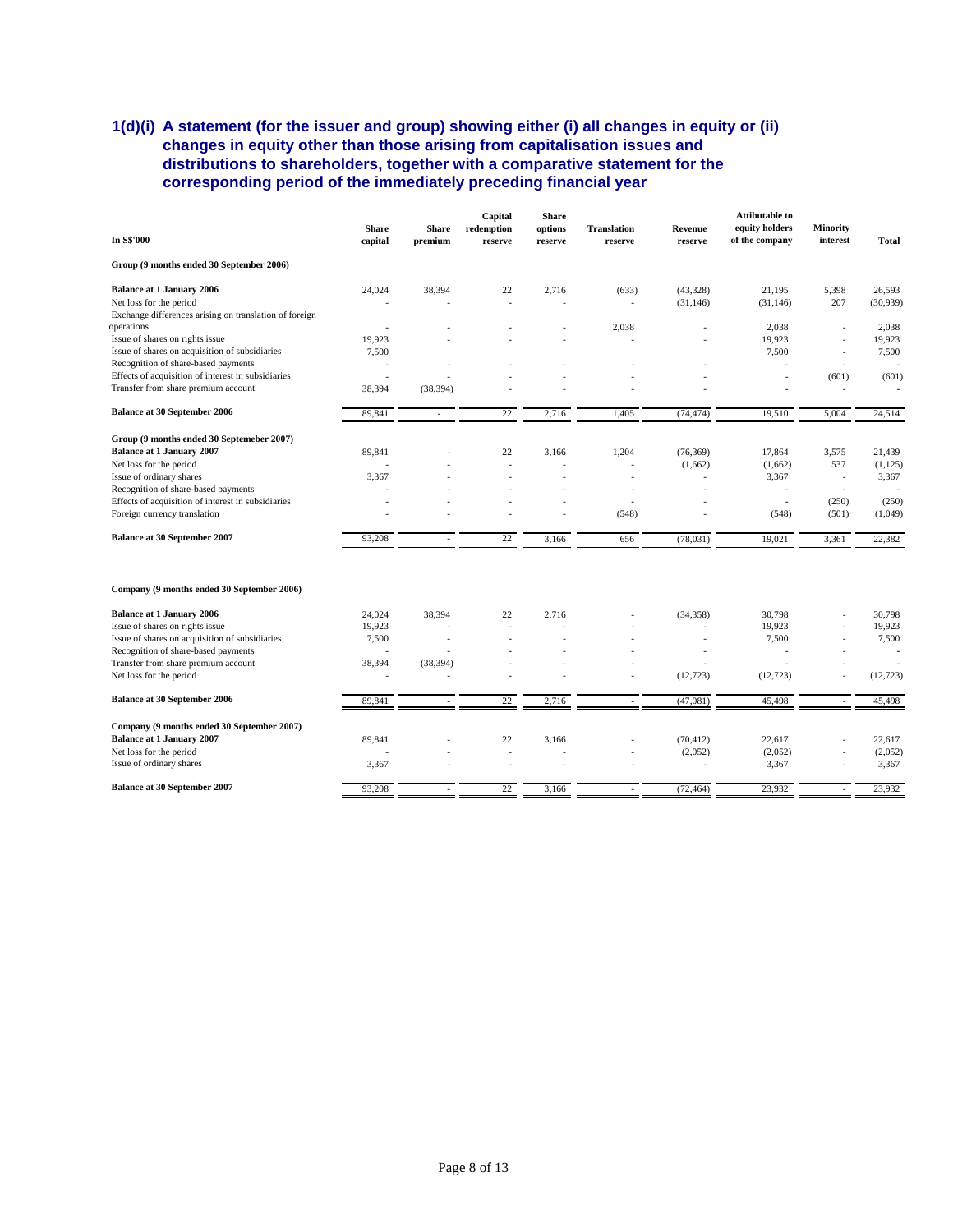**1(d)(ii) Details of any changes in the company's share capital arising from rights issue, bonus issue, share buy-backs, exercise of share options or warrants, conversion of other issues of equity securities, issue of shares for cash or as consideration for acquisition or for any other purpose since the end of the previous period reported on. State also the number of shares that may be issued on conversion of all the outstanding convertibles as at the end of the current financial period reported on and as at the end of the corresponding period of the immediately preceding financial year** 

The mDR Limited Share Option Scheme 2003 (the "Scheme") was approved and adopted by members at the Extraordinary General Meeting held on 13 January 2003. The price at which a participant of the Scheme shall subscribe for each share upon the exercise of an option was determined based on the average closing prices of the shares for each of the last five market days immediately preceding the date of grant of the options ("Date of Grant"). The vesting period of the options commences on the date not earlier than the first anniversary of the Date of Grant and expires on the tenth anniversary of the Date of Grant.

The share options granted and exercised during the financial year and share options outstanding as at 30 September 2007 under the Scheme were as follows:

| Date of grant     | Balance at<br>1 January<br>2007 or<br>grant date if<br>later | Exercised | Lapsed/<br>Cancelled | Balance at<br>30 Sep 2007 | <b>Subscription Price</b> | Expiry date       |
|-------------------|--------------------------------------------------------------|-----------|----------------------|---------------------------|---------------------------|-------------------|
|                   |                                                              |           |                      |                           |                           |                   |
| 17 September 2003 | 1.735.707                                                    |           | (77, 142)            | 1,658,565                 | 0.3111                    | 16 September 2013 |
| 14 April 2004     | 13,781,542                                                   | ٠         | (848, 568)           | 12,932,974                | 0.5063                    | 13 April 2014     |
| 22 September 2005 | 11,238,000                                                   |           | ٠                    | 11.238.000                | 0.1206                    | 21 September 2010 |
|                   | 26,755,249                                                   |           | (925, 710)           | 25,829,539                |                           |                   |

## **2. Whether the figures have been audited, or reviewed and in accordance with which standard**

The figures for the period from 1 January 2007 to 30 September 2007 have not been audited or reviewed by our auditors.

The auditors have expressed an "except for" opinion on the 2006 financial statements as described in the following:

- a) The opening balances affected by adjustments arising from the matters below were brought forward into the financial statements for the year ended 31 December 2006 and hence have effects on the 2006 financial statements.
- b) The outcome of the ongoing Commercial Affairs Department's proceedings may uncover other information which may require adjustments to be made to the financial statements.
- c) The completeness of the disclosure of related party transactions and any other effects on the financial statements as the former executives of the company who had been subsequently charged by the CAD were still presiding over the affairs of the company during the first half of financial year 2005.
- d) The audit clearances for certain subsidiaries were not received as at date of auditors' report.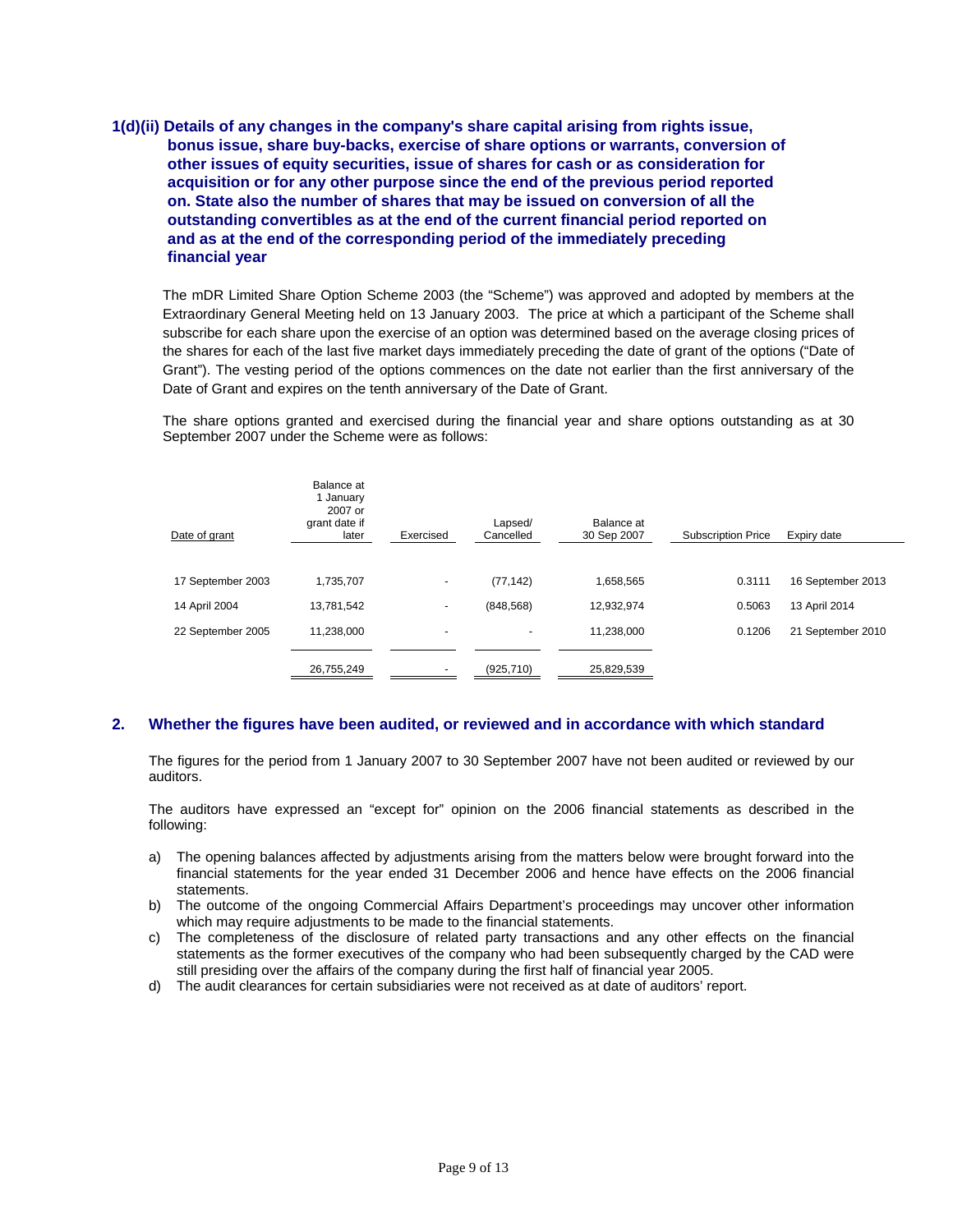## **3. Where the figures have been audited or reviewed, the auditors' report (including any qualifications or emphasis of matter)**

The figures have not been audited or reviewed by our auditors.

#### **4. Whether the same accounting policies and methods of computation as in the issuer's most recently audited annual financial statements have been applied**

The accounting policies and methods of computation have been applied consistently. The group and the company have applied accounting policies and methods of computation in the financial statements for the current reporting period consistent with those of the audited financial statements as at 31 December 2006.

## **5. If there are any changes in the accounting policies and methods of computation, including any required by an accounting standard, what has changed, as well as the reasons for, and the effect of, the change**

The Group has adopted all the new and revised Singapore Financial Reporting Standards ("FRS") and interpretations of FRS and amendments to FRS effective for accounting periods beginning 1 January 2007 and they are assessed to have no significant impact on the Group's financial position and results of the Group.

## **6. Earnings per ordinary share of the group for the current period reported on and the corresponding period of the immediately preceding financial year, after deducting any provision for preference dividends**

| Earnings per ordinary share                    | YTD       | YTD       |
|------------------------------------------------|-----------|-----------|
| (based on consolidated net loss)               | 30-Sep-07 | 30-Sep-06 |
| attributable to equity holders of the Company) | Cents     | Cents     |
| - Basic                                        | (0.10)    | (2.71)    |
| - Fully diluted                                | (0.10)    | (2.71)    |

Basic earnings per ordinary share is computed based on the weighted average number of shares in issue during the period of 1,585,764,649 (30 September 2006 : 1,148,006,504).

Fully diluted earnings per ordinary share is computed based on the weighted average number of shares during the period adjusted for the effect of all potential dilutive ordinary shares of 1,585,764,649 (30 September 2006 : 1,148,006,504).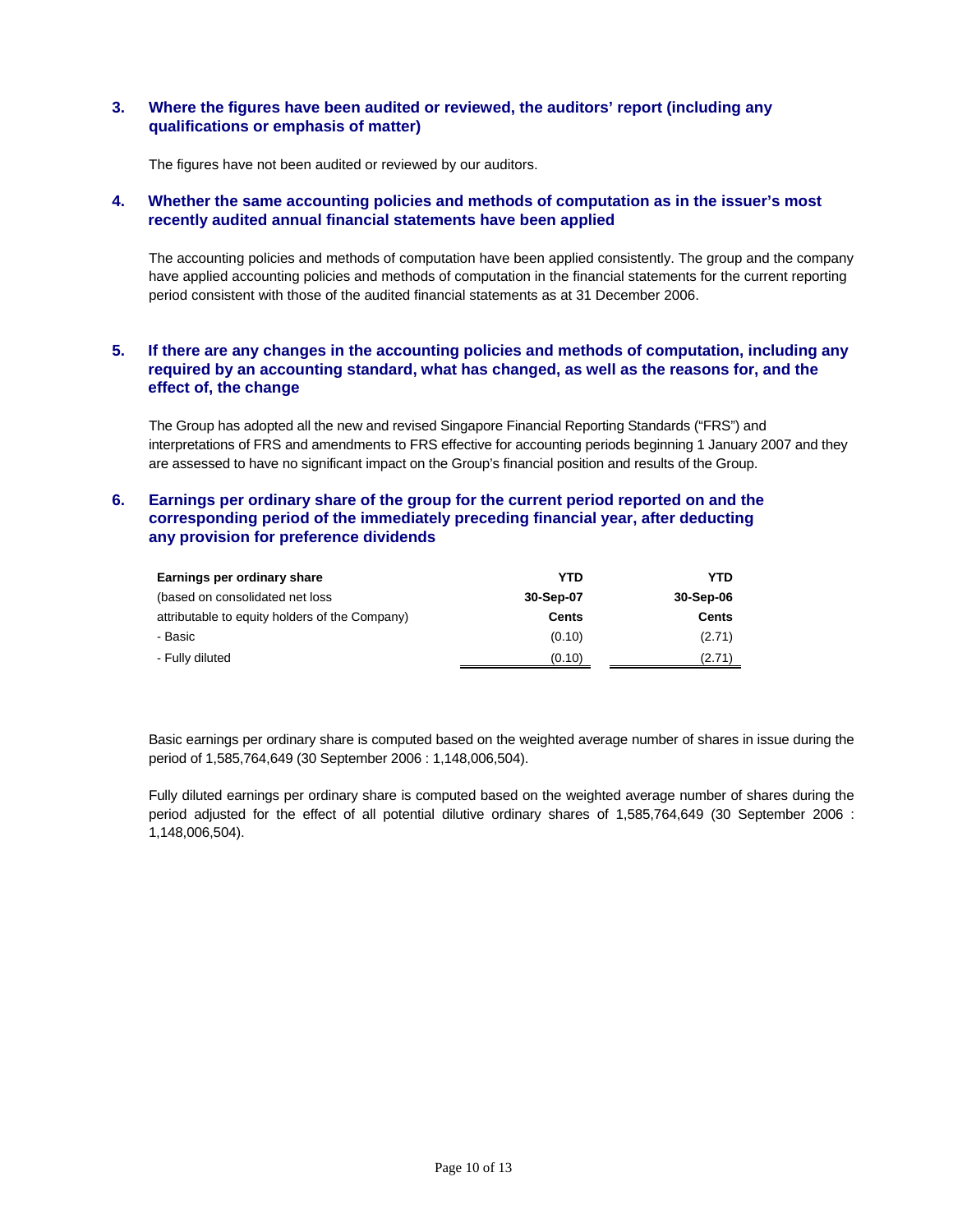## **7. Net asset value (for the issuer and group) per ordinary share based on issued share capital of the issuer at the end of the (a) current period reported on and (b) immediately preceding financial year**

|                                   | Group        |              | Company      |              |  |
|-----------------------------------|--------------|--------------|--------------|--------------|--|
|                                   | 30-Sep-07    | 31-Dec-06    | 30-Sep-07    | 31-Dec-06    |  |
|                                   | <b>Cents</b> | <b>Cents</b> | <b>Cents</b> | <b>Cents</b> |  |
| Net Asset Value ("NAV") per share | 1.20         | 1.16         | 1.51         | 1.47         |  |

The NAV per share as at 30 September 2007 is calculated based on 1,585,764,649 (31 December 2006: 1,539,452,227) ordinary shares.

## **8. A review of the performance of the group, to the extent necessary for a reasonable understanding of the group's business. The review must discuss any significant factors that affected the turnover, costs, and earnings of the group for the current financial period reported on, including (where applicable) seasonal or cyclical factors. It must also discuss any material factors that affected the cash flow, working capital, assets or liabilities of the group during the current financial period reported on**

#### **Revenue**

Revenue for the third quarter increased by 25% to \$78.0 million from \$62.6 million. This is mainly contributed by higher sales from DMS business offset partially by a lower AMS revenue due to the disposal of New Zealand business in Jan'07 and lower revenue from the Australia business. Higher DMS revenue is principally due to sales of pre-paid phone cards.

#### **Profit/(Loss) after income tax**

Excluding one-off items, currency exchange, finance cost and taxes, the Group recorded an operating loss of \$0.9m in Q3-07 as compared to an operating loss of \$2.6m in Q3-06.

In the third quarter of FY2007, the Group reported profit after tax of about \$0.47 million compared to a net loss of \$1.25 million in third quarter of FY2006 mainly due to the recovery of other investments and advance payments on investments (Refer Note I on Page 3).

#### **Cash Flows**

On a year-on-year basis, there is a decrease in cash position mainly due to the proceeds from rights issue in Q3- 06 which was utilized for the financing of working capital and bank loan repayment.

The Group's net cash used in operating activities improved as compared to the same quarter last year. This was attributed to concerted efforts in reducing inventory level and ensuring time collection of trade receivables.

### **9. Where a forecast, or a prospect statement, has been previously disclosed to shareholders, any variance between it and the actual results**

Not applicable.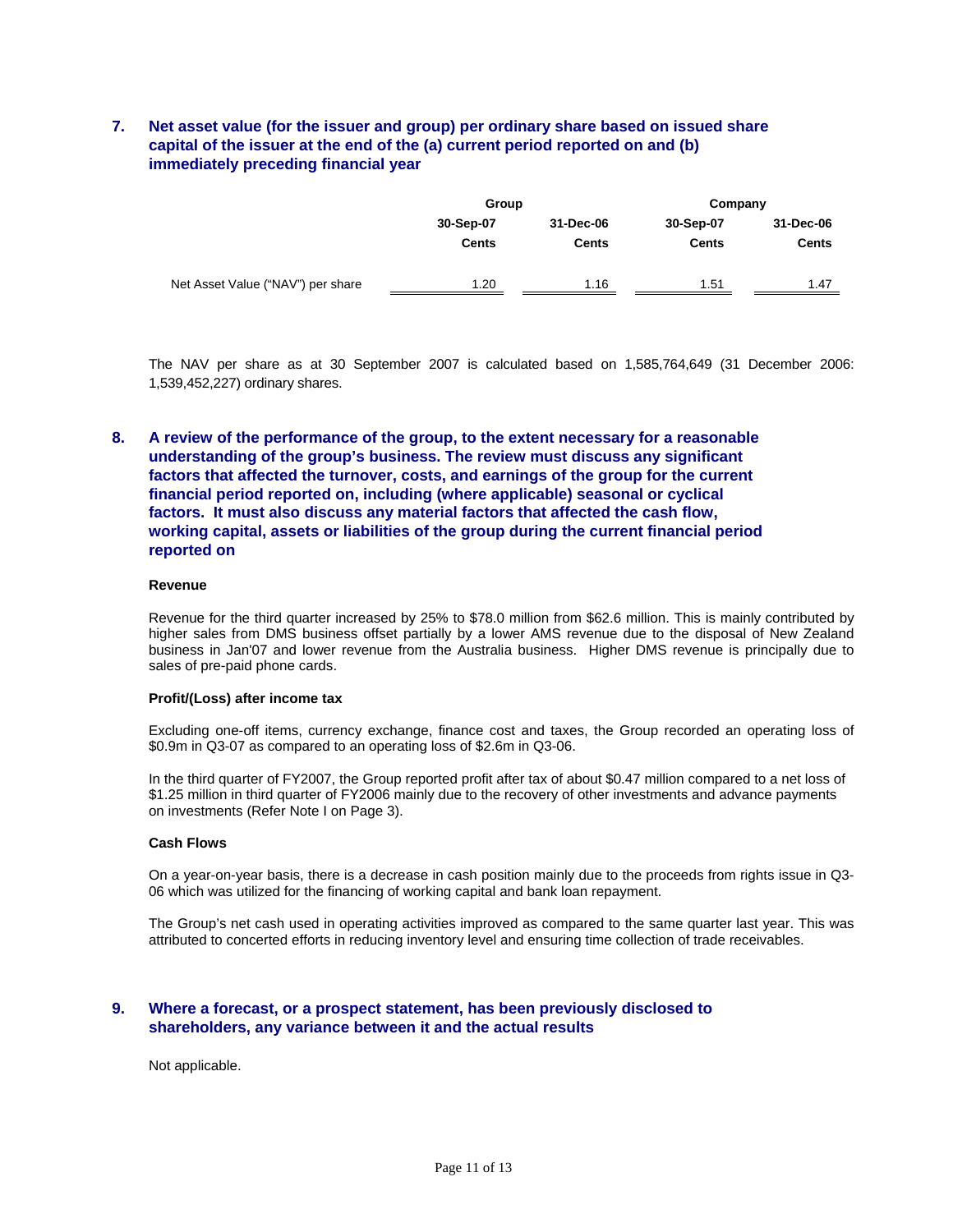## **10. A commentary at the date of the announcement of the competitive conditions of the industry in which the group operates and any known factors or events that may affect the group in the next reporting period and the next 12 months**

An announcement was made on 1 Oct 2007 where both the Group and JEL Corporation (Holdings) Ltd (JEL) have decided to mutually terminate all agreements in relation to proposed strategic alliance between the Group & JEL.

The Group has raised about \$5.0 million through a placement agreement on 9 Oct 2007. On 5 Nov 2007, the Group has signed a subscription agreement with Advance Opportunities Fund to the subscription of convertible notes of up to \$32.0 million which are convertible into new ordinary shares in capital of the company. Both agreements will further contribute positively to the cashflow and financial results of the Group.

In addition, the Group is in the midst of finalizing its loan restructuring with its lenders.

Barring any unforeseen circumstances and any impairment in goodwill, the Group's financial performance is expected to improve.

## **11. Dividend**

#### *(a) Current Financial Period Reported On*

Any dividend declared for the current financial period reported on?

None.

#### *(b) Corresponding Period of the Immediately Preceding Financial Year*

Any dividend declared for the corresponding period of the immediately preceding financial year?

None.

#### **(c) Date payable**

Not applicable.

#### **(d) Books closure date**

Not applicable.

#### **12. If no dividend has been declared/recommended, a statement to that effect**

No dividend has been declared or recommended.

## **BY ORDER OF THE BOARD**

**Huang Wenjian Eugene Company Secretary** 

**13 November 2007**